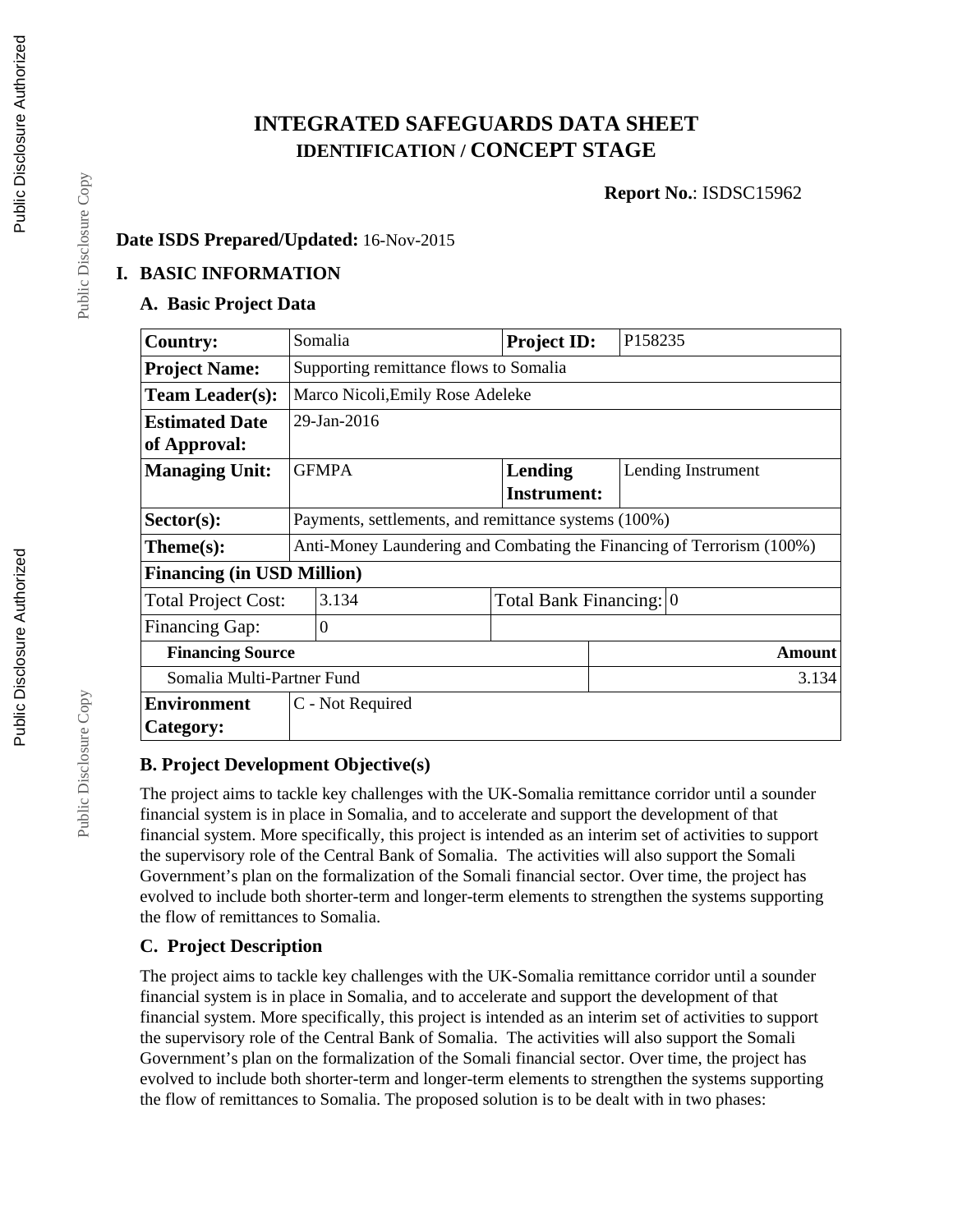1. Drafting and procurement phase: This phase will first involve technical assistance to the Somali government for the drafting of regulations for the MTO sector and the procurement of the Trusted Agent. As mentioned above, the World Bank will undertake the procurement of the TA (Bank Execution on behalf of the Recipient) as opposed to a Trusted Agent hired by the FGS (Recipient Executed procurement).

2. Implementation phase: The implementation phase can only be achieved once the drafting and procurement phases have been completed. The key component in the implementation phase is the work conducted by the Trusted Agent . In Somalia, this phase would focus on the MTOs that are currently registered and/or licensed by the CBS.

#### **D. Project location and salient physical characteristics relevant to the safeguard analysis (if known)**

### **E. Borrower's Institutional Capacity for Safeguard Policies**

### **F. Environmental and Social Safeguards Specialists on the Team**

#### **Safeguard Policies Triggered? Explanation (Optional)** Environmental Assessment OP/ BP 4.01 No Natural Habitats OP/BP  $4.04$  No Forests OP/BP 4.36  $\sqrt{N_Q}$ Pest Management OP  $4.09$  No Physical Cultural Resources OP/ BP 4.11 No Indigenous Peoples OP/BP  $4.10$  No Involuntary Resettlement OP/BP 4.12 No Safety of Dams OP/BP  $4.37$  No Projects on International Waterways OP/BP 7.50 No Projects in Disputed Areas OP/BP No

#### **II. SAFEGUARD POLICIES THAT MIGHT APPLY**

#### **III. SAFEGUARD PREPARATION PLAN**

#### **Appraisal stage ISDS required?:** No

#### **IV. APPROVALS**

7.60